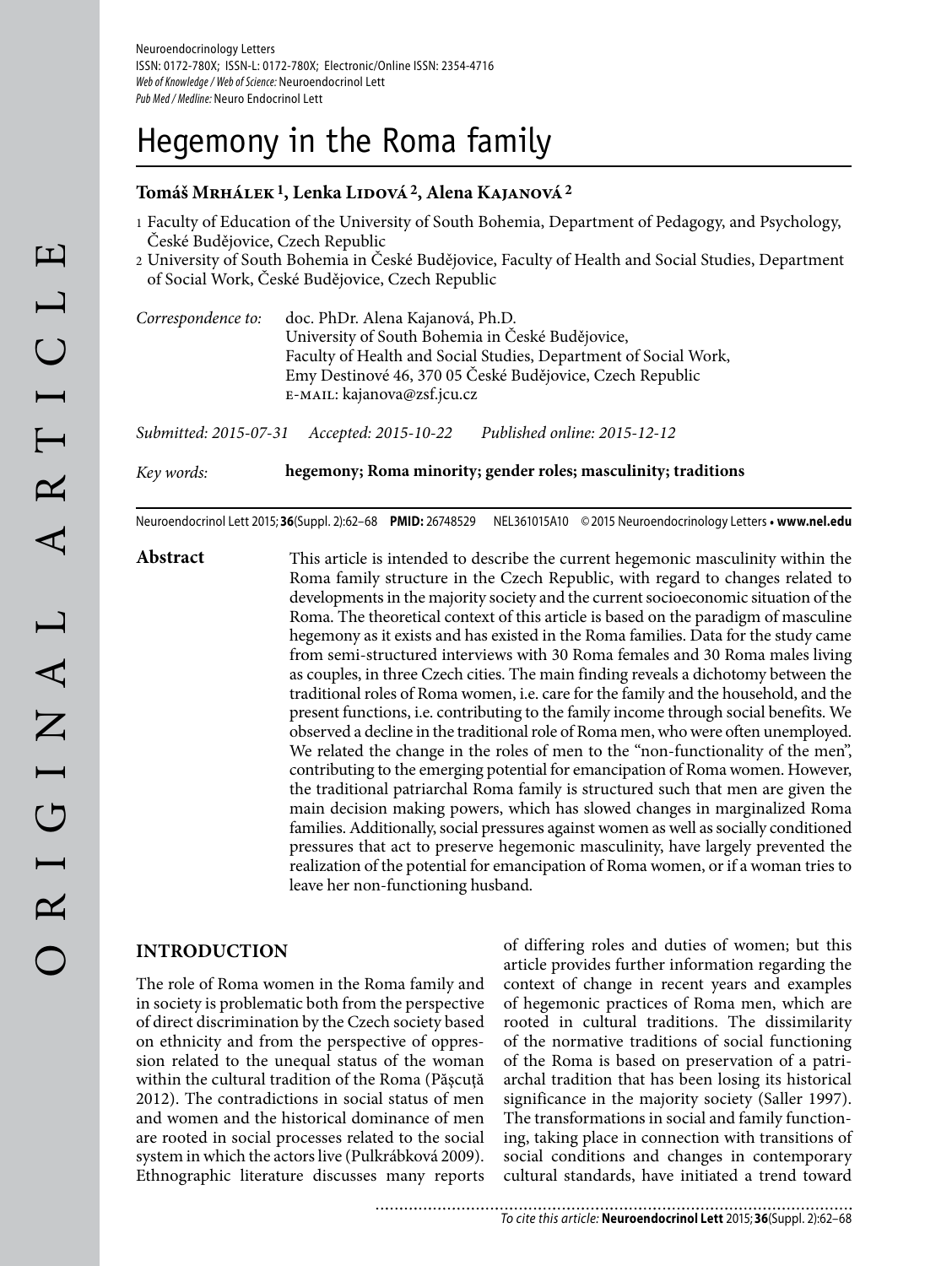female emancipation (Paletschek 2005). The modern interest in gender studies points to the importance of gender membership in social life and accentuates the reproduced inequalities linked to various traditions and practices of social interactions and institutional customs. The media paradigm of the western sociocultural circle and its legislative emphasis on equal opportunities has created a modern trend producing political and socio-economic opportunities regardless of gender (Inglehart and Norris 2003). In view of the different cultural practice and distinctive segregation from the majority, the anthropological literature and practice of social workers deals with the topic of unequal status of Roma women, viewed through a modern lens. This article describes the significant consequences of gender differences in the Roma family, which are rooted in sociocultural traditions. It uses actual quotes from Roma couples to illustrate some of the hegemonic traditions affecting the lives of Roma women, which helps to further perpetuate the present situation (Hudson 2009).

The Roma family is characterized as having a patriarchal family structure (Saller 1997; Weyrauch 2001). The principle still prevails in Roma families today and probably dates back to the original Indian tribes, from which the present day Roma males and females descend. The patriarchal structures in which the man enjoys considerably deeper respect than other family members are much stronger in Roma families than in the families of the majority society (Liégeois 1994; Jakoubek 2004; Sedláček 2004). The men in Roma families are traditionally perceived as a patriarchal authority, who controls the life of the family (Kozubík 2015). Additionally, after marriage, traditional customs lead to Roma women going to live with her partner's family. This puts women at the lowest status level within the family. In this position she is expected to obey her husband's family members and be deferential to them. The status of Roma women in this system only rises after the birth of her first child. The Roma man expects his wife to be obedient, humble and to show respect (Callan *et al.* 2013). At present, overt displays of respect are observed mainly by older generations in Roma settlements in Slovakia and in the sub-ethnic group of Wallachian Roma, where humble/respectful traditions manifest in the women never walking beside their husbands, but instead walking several steps behind and, when in public, not sitting at the same table with men (Žlnayová 1996; Davidová 2004; Poláková 2014). At present, some communities, particularly the Wallachian Roma and the Roma from Southern and Eastern Slovakia still emphasize the dominant status of men in the family by restricting the role of women to caring for children and the household.

High unemployment prevails in Roma communities; therefore everybody who can find a job, already works. On the other hand, both women and men may work in the household, and household chores are less likely to be distinguished as "male or female" work (Kozubík

2015). Thus one the social traditions that supports the man's authority, i.e., that of bread winner, within the family unit is disappearing from younger Roma families (Budilová and Jakoubek, 2007; Davidová *et al.*, 2008; Kajanová and Dvořáčková 2013); nonetheless, it was not hard to find displays of male hegemony as well as associated standards and customs in Roma families living in the Czech Republic that continue to impact Roma women and their families.

In this article, we view Roma traditions from a somewhat untraditional point of view, i.e., that of the hegemony of masculinity (Robinson *et al*. 2003). There are multiple ways of viewing the hegemony of masculinity; but in general, it is rooted in social systems and influences family roles, and passes the main authority in the family to the men. The theory of masculine hegemony is based on the hegemony concept by Antonio Gramsci, a well-known author of sociological theory, who dealt with ways of shaping social formations and changes based on efforts to maintain social continuity of dominance and authority. In his concept, hegemony includes the process of persuasion and shaping of communities based on re-interpretation of reality, usually done through control of the dominant communication channels and social institutions, and with the help of its acceptance as "normal" and "natural" (Donaldson 1993). Therefore, the dominant group strengthens its persuasion to others and mentally and emotionally supports its own system of values and attitudes. The concept of hegemonic masculinity deals with the topic of male dominance, both within broad customs and through violence-enforced authority. The status of women and men is based on the ideological traditions of patriarchal religions and evolution of the community, in which the social system was shaped relative to displays of masculine hegemony. The concept of hegemonic masculinity represents traditional gender roles in the overall society, which created space to oppress women, as initiated by the idea of inequality reproduced by the patriarchal authority (Connel 1995). Masculine hegemony is opposed by the concept of emphasized femininity, complemented with a mental representation of division of roles in a society between male and female (Connel and Messerschmidt 2005). Gramsci (1971) disregards the aspect of violence in hegemony, and focuses on displays of the actual power and influence. Individual power can be based on the concept of hegemony, i.e. constitutes a coordination of assuming and maintaining specific roles related to power at a symbolic level, which works as an invisible mechanism. However, the view of gender status in the concept of the hegemony of masculinity suggests not only the effort to emphasize the role of men but also the tendencies to oppress women (Robinson *et al*. 2003). *"The dominant gender, in pushing through persuasion, uses any means to express the repressive forces reacting to the disrupted continuum of the dominant group. Unlike the traditional theory of hegemony, it lacks an emphasis on the political*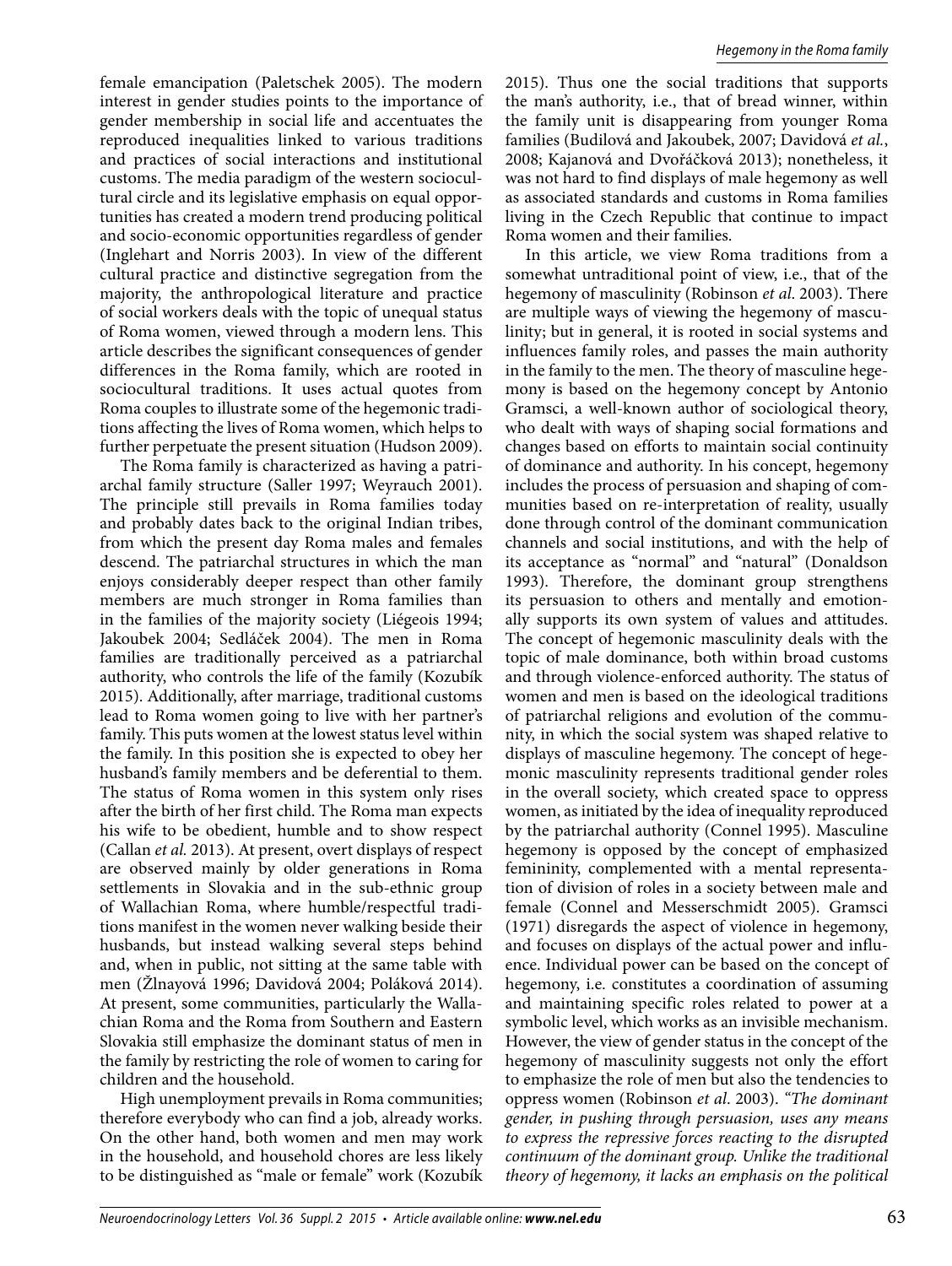*and socioeconomic dimension, too divorced from historical processes and material changes, and tries to clarify the hegemony of male dominance particularly through patterns of violent tendencies"* (Connel 1995, pp. 83–84).

# **MATERIALS AND METHODS**

The study focused on gender role structures and changes in the current Roma family with regard to patriarchal hegemony.

The study was implemented in form of field research, using a semi-structured interview, from 2013–2014, with 30 Roma males and 30 Roma females, living as couples in various cities around the Czech Republic. The participants were selected from South Bohemia, West Bohemia and South Moravia; 20 interviews with ten couples in total were completed in each region  $(N = 60)$ . Some of the conclusions were run through three focus groups with experts working in respective research fields (field social workers, workers from nonprofit organizations focused on Roma, etc.).

The verbatim transcribed interviews, presented in the form of quotations in the results section, are intended to highlight past and current roles and life conditions of Roma women.

## **RESULTS**

Our results are presented along with direct quotes from those that were interviewed. The quotes are not edited to sterilize the language. We felt it important that those interviewed were allowed to express themselves in their own words.

## *Traditional role of Roma woman*

The man is the dominant member and considered to be the head of the Roma family. *"Well, the guy wears the trousers and decides about everything"* (FG, Plzeň). The actual subordination of Roma women is maintained through deference toward the father, and that pattern is further reflected as unequal approaches toward gender roles: *"For example when I wanted to go somewhere, my daddy did not want to let me, so I thought that if I were a boy, he would perhaps let me go"* (34 years, České Budějovice). Equal status of men and women as partners traditionally has not and currently does not apply in Roma families. The concept of hegemonic masculinity considers gender status to be relative to social formation (Donaldson 1993). Traditionally, men were more respectable and had a higher status than women within the family relationship hierarchy. The decision of men always held sway over other opinions, and other family members were expected to obey without too much opposition. Men decided all family issues, were responsible for providing "the roof" over the heads of the family and the income needed for living (Callan *et al*. 2013). Our study confirmed these views and roles for Roma men: *"…the Gypsy women must largely*  *conform to the guy in everything, it is always like, when the guy decides where they are going to move or something like that, they just have to go with him"* (FG, Plzeň). *"The husband is the head of the family, he orders and we obey"* (40 let, Plzeň). A young Roma girl cannot go out alone; while she lives with her parents, she is usually accompanied by a male relative; in adult partnerships, these standards still persist: *"When you go with boys (to a disco or just out), you just go. But girls can't go alone"* (20 years, České Budějovice). Roma girls and women are expected to respect these traditional limitations on personal liberty: *"It is just a tradition. Like in our home. The guy can; well the woman can, but with her partner, or with her husband; she must get permission. But alone without permission, absolutely not"* (35 years, České Budějovice).

In the traditions of the Roma community, the man was responsible for the behaviour and actions of the family in society; the man was both the carrier and the protector of the family's prestige. The man was also responsible for building or enhancing his family's honor and reputation within the Roma society. Specifically, the man was responsible for making sure that the behavior of family members (particularly women) did not dishonor the family (Dixon 1992; Štěpařová 2005). Such displays of masculine hegemony show the responsibility of the men to preserve and meet the external standards of the reference social group. It is very important to Roma men that they be respected by their wives. Particularly in public, it must be obvious who wears the trousers: *"…the woman just can't dare it, for example when the guy is in the pub, she can't come and pull him home, no way. The guy is just the guy, and how would the others view it"* (28 years, České Budějovice). At present, many societies are moving away from hegemonic masculinity and the associated dominance of men in interpersonal relationships. Many of the societies that surround the Roma are pressing aggressively towards female emancipation. However, since these transitions have yet to happen in Roma societies, female emancipation that takes place in the majority society acts as an external pressure on Roma women and strains traditional roles in Roma societies: *"The man puts greater demands on the woman when they are married; he forbids her everything, discourages her from seeing her family, is jealous, as he thinks she belongs him"* (50 years, Plzeň).

## *The modern Roma woman*1

The role of the Roma woman is linked primarily to caring for household issues and caring for children. Particularly in very patriarchal Roma communities, it is often unacceptable and practically impossible for women to study, since most of their duties and time revolve around the care of frequently large or extended families (Sedláček 2004). However, despite traditions,

<sup>&</sup>lt;sup>1</sup> This concept is not a technical term; it is the authors' designation of the Roma woman in the current society.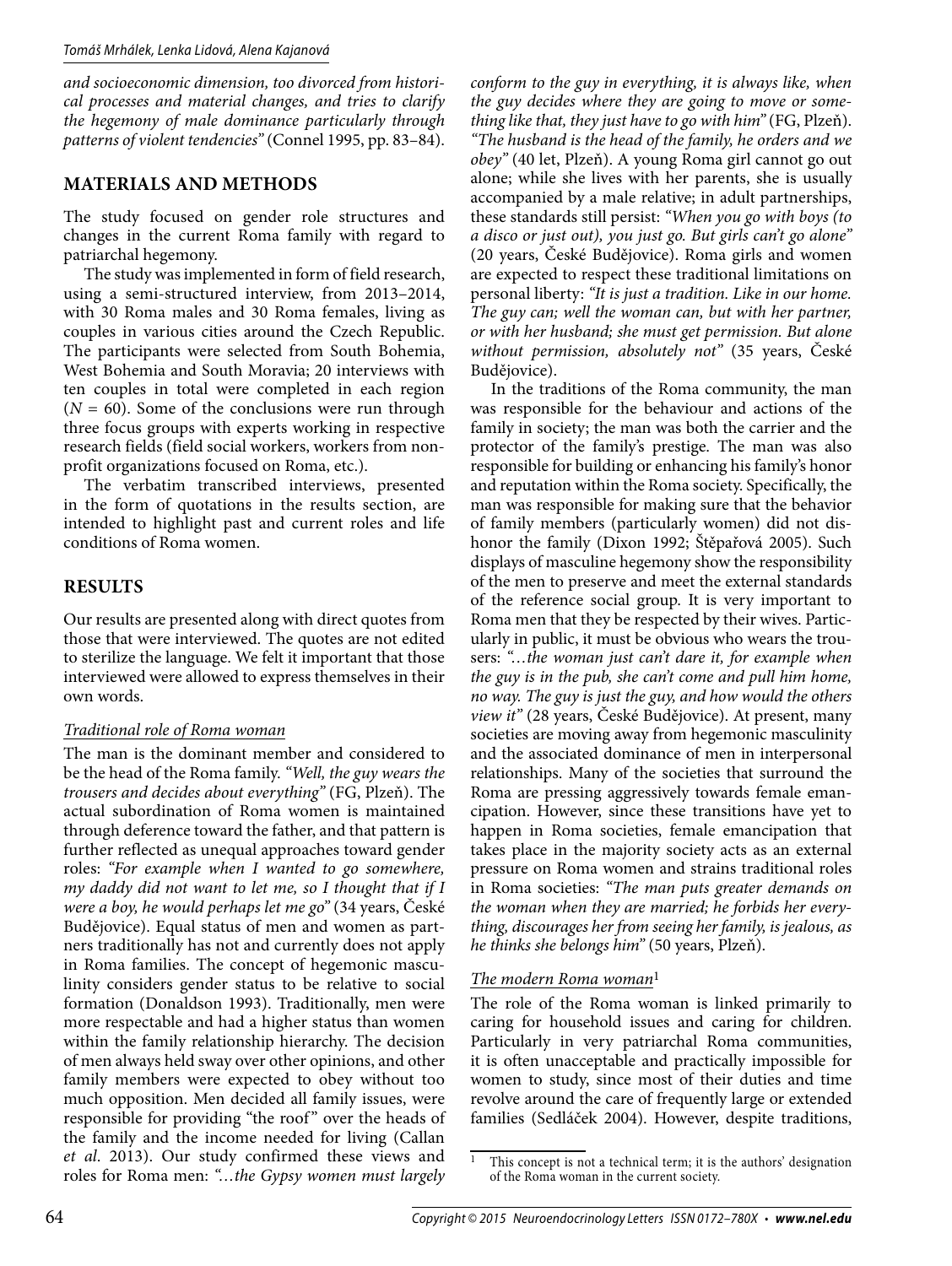the results of our study show that, today, Roma parents want both their male and female children to have the same education; nevertheless, girls often drop out of school and start a family at relatively early ages. *"She was born without me wanting it. My partner wanted it, but me not. We met at a disco, and we started dating, then I got pregnant. They let me finish the apprentice school with a belly. And I had to do the exams 3 months before birth and I didn*'*t give a shit about it"* (31 years, České Budějovice). Additionally, men control the use of contraception, so the reproductive policy of their family, is for the most part, determined by them. *"They sometimes don't want to have children so much, but it*'*s impossible to force the girl to use contraception; and a guy using a rubber, well that doesn*'*t exist. The guy is just dominant in this"* (FG, České Budějovice). Long-term unemployed Roma families are often reliant on income from children-related benefits and allowances. This means the decision to start or extend the family may be partly based on the man's decision or on pressures put on young girls to contribute to the family income: *"Usually the family or*  (her) *mother decides whether she can have an abortion or not"* (FG, České Budějovice). The research interviews identified that the Roma women most frequently want to have two children: *"I don*'*t want to have more children. Now I am expecting my fourth baby, and that is really enough. This baby I am expecting is unplanned"* (34 years, České Budějovice). *"No, no, I don*'*t want any more* (the woman)*… Well, I would want to have another little boy*  (the man says)" (23 years, České Budějovice).

At present, Roma women, contrary to their original roles, now bring money into the household. *"*(The men) *usually speak about seeking a job and about seeking this or that, but it often happens that the woman comes up with a solution"* (FG, České Budějovice). The men in marginalized areas are often "non-functional" and make negligible contributions to the family income; in fact, they often show pathologies like addictions, gambling, infidelity, or domestic violence. Groes-Green (2009) reported direct connections between justification of violence committed against women, social marginalization of men, and prevailing socio-historical oppression in relevant social systems: *"He was good for nothing, he slept with my sister and had a baby with her and with me too"* (43 years, České Budějovice).

However, in many Roma communities, separating from a partner is often unacceptable; and when it happens, the price of emancipation is full separation of the woman from their own family, relatives, and social environment. Additionally, when a Roma woman goes against tradition in a cultural context, even though based on the patriarchal model, she may lose social support from her family (Sedláček 2004).

#### *Domestic violence*

The most distinctive display of uncompromising masculine dominance takes the form of domestic violence against women, a feature that is often mentioned by Roma women. Žlnayová (1996) mentions that Roma women are used to the man beating them from time to time: *"They beat their women normally. They just slap them in the face. They are just hot-headed. They don*'*t speak much together, the slap arrives straight away"* (38 years, České Budějovice). We came across displays of domestic violence in the statements of both female and male interviewees. There were statements asserting that domestic violence was common in Roma families and was not perceived as pathological behaviour. The statements were confirmed by the interviewees as well as by focus group members: *"I had several clients who, well, when speaking about some physical and mental violence, they considered it a normal thing"* (FG, Brno). The abusive behaviour of Roma males towards their own wives is explained and, to some degree, even justified based on the traditional arrangement and structure of relationships within Roma families. Hearn (2012) writes that violence committed against women is not a stable behaviour but, to the contrary, a constructive and adaptable behaviour related to displays of gender power, social structure, and hegemony linked to the ideological concept of a partnership. Their physical attack often results from jealousy, which is perceived as a display of love: *"It must be shown, well, that he longs for her, and, well, yes."* Therefore, Roma women often rationalize domestic violence: *"…some situations seemed almost provocative to me, like they couldn't end in other way"* (FG, Brno). Women are expected to exercise restraint in their behavior to avoid conflicts: *"As soon as she has a husband and kids, there it ends, well, she must not wear short skirts, she can*'*t show anything, just like the Muslims"* (50 years, Plzeň). A failure to exercise restraint may lead to domestic violence related to the hegemony of masculinity; in such social situations, the men show their superiority to women by their behaviour (Conell and Messerschmidt 2005). *"When we lived in the quarters, I even lost my teeth. He always beat me"* (59 years, České Budějovice). However, Roma women traditionally don't approach the appropriate and available institutions in the majority society to report domestic violence: *"I don*'*t want to downplay it, but the range of the opportunities and situations and attitudes is so large that it cannot be generalized. But the truth is that hardly anybody will solve such a situation by criminal complaint, including testifying in court. It must be a very strong personality, even to us who are used to communicating with those institutions, that's it"* (FG, Brno).

#### *Infidelity*

The essence of hegemonic masculinity consists in male control and dominance over women. The dominance can be best seen in sexual behaviors that reveal the natural expectations relative to gender. It is obvious, for instance, with regard to the acceptance of promiscuous behaviour in men and the double standard relative to promiscuity in women. Hegemonic masculinity in gender issues can also be distinctively seen in sexual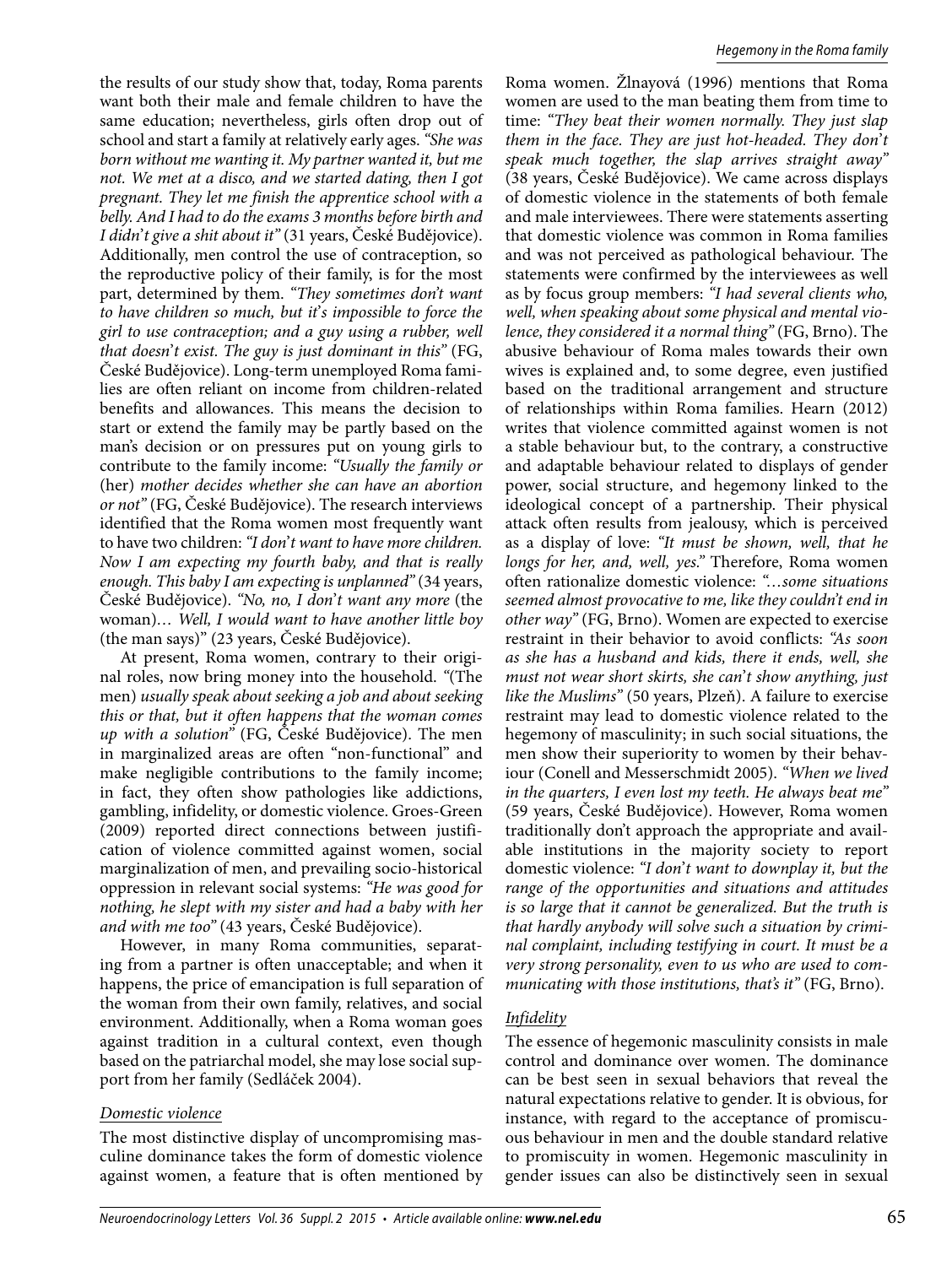behaviour; men often describe their sexual performance as imaginative control of the woman. Bourdieu (2001) states that sexual intercourse is understood as a display of male dominance and control of women in many cultures, including the control that extends to reproduction behaviour: *"They just don't have contraception and the boys refuse to use condoms, because it is unworthy of them, they just won't do it with condoms. They don't have them and the girls don't force them to use them because they would lose the status, they just conform in this regard"* (FG, Plzeň). Sexuality is also related with control of women; sexual relationships also constitute a way to correct and symbolically express power relationships between partners. Male infidelity is frequently tolerated; many Roma women even boast of their unfaithful husbands, since it validated their virility and manliness. However, if a woman is unfaithful, it is a very serious offence and the man is considered to have the right to punish his partner (Žlnayová 1996; Štěpařová 2005; Vives-Cases C *et al.*  2014). *"If I cheated on him, he would kill me"* (28 years, Plzeň). Public approval of male infidelity and the harsh double standard applied to female infidelity points out the subordinate and degrading status of Roma women, something that is almost inconceivable from the perspective of the non-Roma majority population (Rác and Šusterová 2014). *"Well, the girls have no choice. She either tolerates it, or can go home* (to live with her parents)*"* (FG, Brno). Roma women cannot prevent male infidelity, and the Roma community, particularly the older generation, respects and accepts jealousy-related violence: *"He must trust his wife, and if he doesn't trust, then it's his problem; if she cheats on him, they don't live together; when the man cheats, the woman must live with it... in my daughter's family, the situation is different; it has changed; if he cheats, she also does; today the situation is different; when I was young, it wasn't so; I am faithful only to him, and he isn't faithful to me"* (50 years, Plzeň). Nonetheless, those working with the Roma often report mild displays of disapproval with regard to male infidelity too; the women may provoke quarrels or hit their husbands; but more often than not, Roma women have no means to prevent infidelity: *"The man cheats, but still lives with the wife,"* while female infidelity usually results in a breakup of the partnership: *"… the woman leaves when the man is a bastard; she takes the children and marries another, to have a better life, that's it"* (28 years, České Budějovice).

Statistical analysis used Atlas.ti 7 software.

# **DISCUSSION**

The concept of hegemonic masculinity states that individual groups within a community legitimize their own status and reproduce the social bonds in which they are a dominant authority (Connell, 1995). However, the current generation of Roma men has, to a certain degree, lost its traditional role within the family, due to

unemployment and the hopelessness associated with their socioeconomic situation. The traditional male role as head of the family is now partially preserved with the help of dominant behaviour. The issue effects how the Roma population appears to the majority society, especially with regard to domestic violence, which unfortunately has received relatively little researcher attention. It is a very intimate, almost taboo topic to the Roma community (Păşcuţă 2012). Radka Janebová (2012) describes several explanations why domestic violence in Roma families is ignored. For example, the majority society may not feel a pressing need to address the problem, since it does not directly endanger the majority society. Even though the majority society supports emancipation opportunities for Roma women and greater control over their own reproductive rights and condemns domestic violence, it doesn't mean that there will be any significant intervention. While the majority society may support a woman's right to leave her partner, in reality, the concept of hegemonic masculinity removes this option, which makes emancipation of Roma women almost impossible within the traditional hegemony of men and social pressures that enforce such traditions. Therefore, a Roma woman can leave her family and community, but not without significant social and personal consequences (Koutská and Kajanová 2011). On the contrary, in the context of emphasized femininity (Connel and Messerschmidt 2005), the Roma woman contributes to preserve the traditional role of men and rationalizes and justifies domestic violence (Álvaro *et al.* 2015). Therefore Janebová (2012) identifies another explanation for failure to address the domestic violence issue among the Roma, which is cultural stereotypes; even social and health care workers may believe that domestic violence is a normal and traditional part of typical Roma family coexistence (Djurovic *et al.* 2014). Another possible explanation may be related to the extreme marginalization of the Roma population (Sedláková 2014). For the Roma, it means seriously reduced opportunities for social promotion and full involvement in the majority society. Another feature that may explain why Roma women don't leave violent and abusive husbands is that they are poorly educated with little or incorrect information regarding ways to improve their current family situation (Clark 2009) within the context of the majority society. This particular issue was confirmed by the experts in the focus groups.

## **CONCLUSION**

Recently, Roma women have been experiencing great role shifts, as male roles within the family, especially with regard to being the main provider, have gradually eroded. As male roles become non-functional within the Roma family, we can often see conditions suitable for emancipation of Roma women, although actual emancipation is relatively rare. The standards in the Roma communities are based on traditions of hege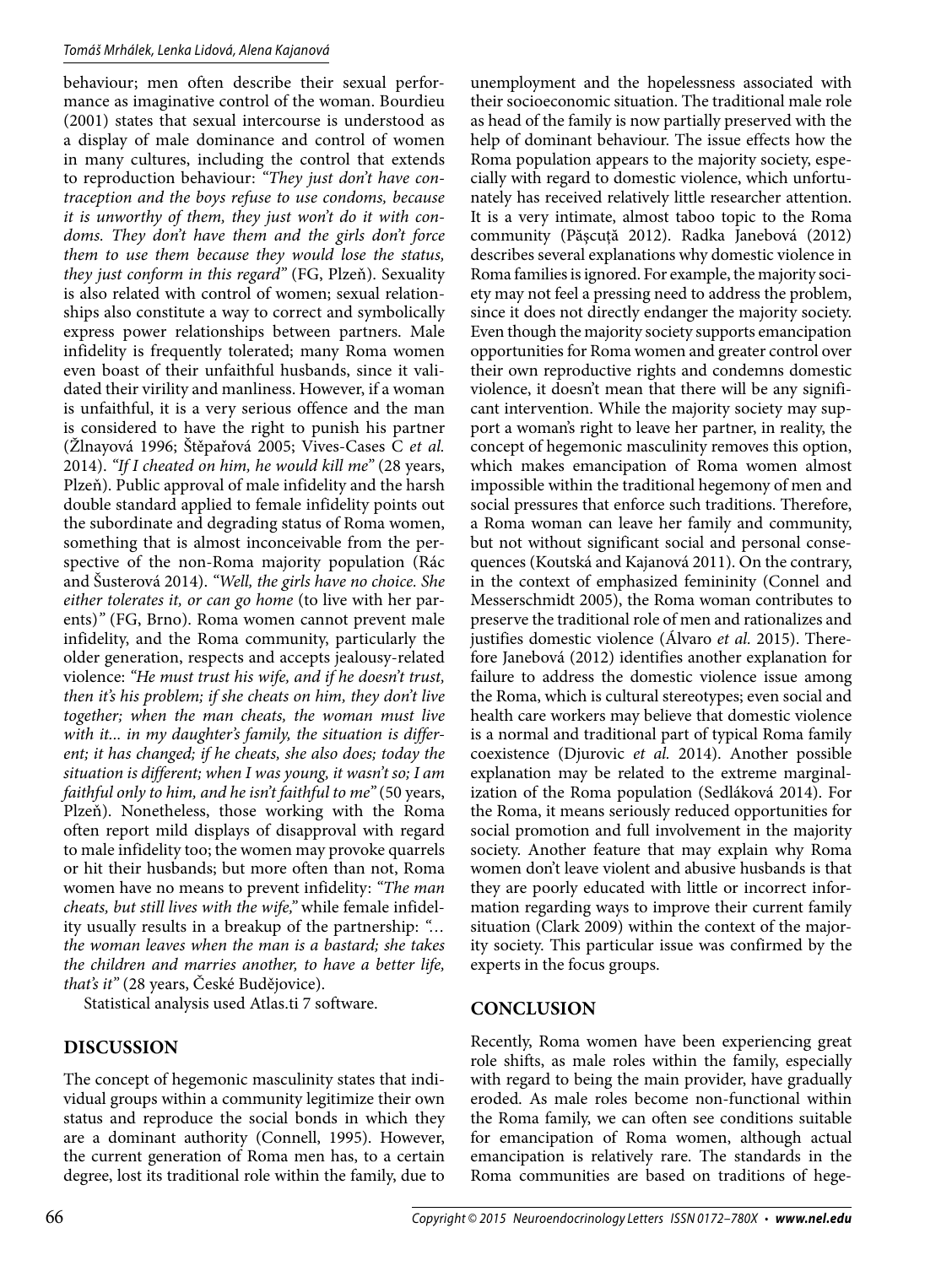monic masculinity and the failure of male as the "main providers" is not considered so significant as to allow Roma women to leave finically unsupportive husbands. In fact traditional family and community values still have considerable power. These powers are easily visible in the Roma community with regard to the role of women. Infidelity and domestic violence are generally tolerated, while transgressions of females are dealt with harshly. Such benevolence towards men is often fully supported within the local community. Roma women who decide to take steps the change their situation are often subjected to symbolic or actual exclusion from the community, which constitutes an additional level of marginalization for a member of an otherwise already marginalize minority. The men have traditional authority in Roma families, which are manifested as full control over family decision making. While the man's contribution, particularly among the younger generation, to the family income has become increasingly problematic due to widespread unemployment, their control over the family income remains inviolate. Beyond that, men also still decide about the use of contraception, and therefore have the main say with regard to the number of children in the family. Abortions, while possible, are not under the control of the woman, instead it becomes an issue decided by the whole family. Collectively all these family, social and community traditions, server to disempower the Roma woman and significantly impairs her ability to be an actor in her own future.

## *Conflict of interest*

*The authors report no conflicts of interest.*

# **ACKNOWLEDGEMENT**

This paper is part of a larger research project (grant GAJU 098/2013/S) called "The current position of Roma women in the family and in society".

#### REFERENCES

- 1 Álvaro JL, Morais de Oliveira T, Torres AR, Pereira C, Garrido A, Camino L (2015). The Role of Values in Attitudes towards Violence: Discrimination against Moroccans and Romanian Gypsies in Spain. The Spanish Journal of Psychology. **18**: 1–12.
- 2 Bourdieu P (2001). Masculine Domination. Stanford: Stanford University Press.
- 3 Brantley C, Frost D, Pfeffer C, Buccigrossi J, Robinson M (2003). On matters of race, power and privilege. Rochester (NY): wetWare, Inc.
- 4 Budilová L, Jakoubek M (2007). Cikánská rodina a příbuzenství [Gypsy family and kinship]. Ústí nad Labem: Nakladatelství a vydavatelství Vlasty Králové (Czech).
- 5 Callan H, Street B, Underdown S (2013). Introductory readings in anthropology. New York: Berghahn Books in association with the Royal Anthropological Institute.
- 6 Clark J (2009). On the road to change: dealing with domestic violence in Gypsy and Traveller Groups. The Guardian.
- 7 Connell RW (1995). Masculinities. Berkeley: University of California Press.
- 8 Connel R, Messerschmidt (2005). W. Hegemonic masculinity: Thinking the concept. Gender and Society. **19**: 829–859.
- 9 Davidová E (2004). Romano drom: 1945–1990; změny v postavení a způsobu života Romů v Čechách, na Moravě a na Slovensku = Cesty Romů [Romano drom: 1945–1990; changes in the status and way of life of the Roma in Bohemia, Moravia and Slovakia = Paths of the Roma]. 2nd ed. Olomouc: Univerzita Palackého (Czech).
- 10 Davidová E, Elichová M, Dvořáková J (2008). Kvalita života z aspektu determinant zdraví u romského obyvatelstva [Quality of life from the aspect of determinants of health in the Roma population]. Kontakt. **1**: 163–171 (Czech).
- 11 Djurovic D, Prcic S, Milojkovic M, Konstantinidis G, Tamburlini G (2014). The health status of Roma children – a medical or social issue? European Review for Medical and Pharmacological Sciences. **12**(8): 1218–1223.
- 12 Dixon S (1992). The Roman family. Baltimore: Johns Hopkins University Press.
- 13 Donaldson M (1993). What Is Hegemonic Masculinity? Theory and Society. **22**: 643–657.
- 14 Gramsci A (1971). Selections from the Prison Notebooks. New York: International Publishers.
- 15 Groes-Green E (2009). Hegemonic and Subordinated Masculinities: Class, Violence and Sexual Performance Among Young Mozambican Men. Nordic Journal of African Studies. **18**(4): 286–304.
- 16 Hearn J (2012). A multi-faceted power analysis of men's violence to known women: from hegemonic masculinity to the hegemony of men. Sociological Review. **60**: 589–610.
- 17 Hudson L (2009). Hearing the human rights voices of Gypsy and traveller mothers in the UK. Journal of Social Welfare & Family Law. **31**(12): 121–132.
- 18 Inglehart R, Norris P (2003). Rising tide: gender equality and cultural change around the world. Cambridge: Cambridge University Press.
- 19 Jakoubek M (2004). Romové konec (ne)jednoho mýtu: tractatus culturo(mo)logicus [The Roma – end of (more than) one myth: tractatus culturo(mo)logicus]. Praha: BMSS-Start (Czech).
- 20 Janebová R (2012). "Muž, který svou ženu nebije, tak ji nemiluje", aneb etická dilemata sociální práce v sociálně vyloučených lokalitách ["The man who doesn't beat his wife doesn't love her", or ethical dilemmas of social work in socially excluded localities]. Gender Studies. [online]. [cit. 2015-07-14]. Available from: http:// www.feminismus.cz/cz/clanky/muz-ktery-svou-zenu-nebije-takji-nemiluje-aneb-eticka-dilemata-socialni-prace-v-socialne-vyloucenych-lokalitach (Czech).
- 21 Kajanová A, Dvořáčková O (2013). Jak ovlivňuje udržování tradic život současných romských komunit v České republice a na Slovensku [How preservation of traditions influences the life of current Roma communities in the Czech Republic and in Slovakia]. Kontakt. **3**: 276–281 (Czech).
- 22 Koutská T, Kajanová A (2011). Domestic violence from the perspective of Roma women. In: 1st International e-Conference on Optimization, Education and Data Mining in Science, Engineering and Risk Management.
- 23 Kozubík M (2015). Traditional Romany Culture Myth or Reality?: Reflection of Samuel Augustini ab Hortis Work "Zigeuner in Ungarn" in Context of Helping Professions. Krakow: Krakowska Akademia.
- 24 Liégeois P (1994). Roma, Gypsies, Travellers. Strasbourg: Council of Europe.
- 25 Paletschek S (2005). Women's Emancipation Movements in the Nineteenth Century: A European Perspective. Stanford: Stanford University Press.
- 26 Pășcuță A (2012). Violence in gypsy families. Revista de Asistenta Sociala. **4**: 113–120.
- 27 Poláková J (2014). Romská rodina základní normy chování, principy výchovy, specifika komunikace [The Roma family – basic standards of behaviour, principles of upbringing, particularities of communication]. Praha: Filozofická fakulta Univerzity Karlovy v Praze. [online] [cit. 2015-07-22]. Available from: http://uisk.ff .cuni.cz/dwn/1003/18114cs\_ CZ\_JIP%20%20romsk%C3%A1%20rodina.pdf. (Czech).
- 28 Pulkrábková K (2009). Rámování reprezentace romských žen v české společnosti [Framing of representation of Roma women in the Czech society]. Socioweb č. 11. [cit. 2015-07-19]. Available from: http:// www.socioweb.cz/index.php?disp=temata&shw=324&lst=120 (Czech).